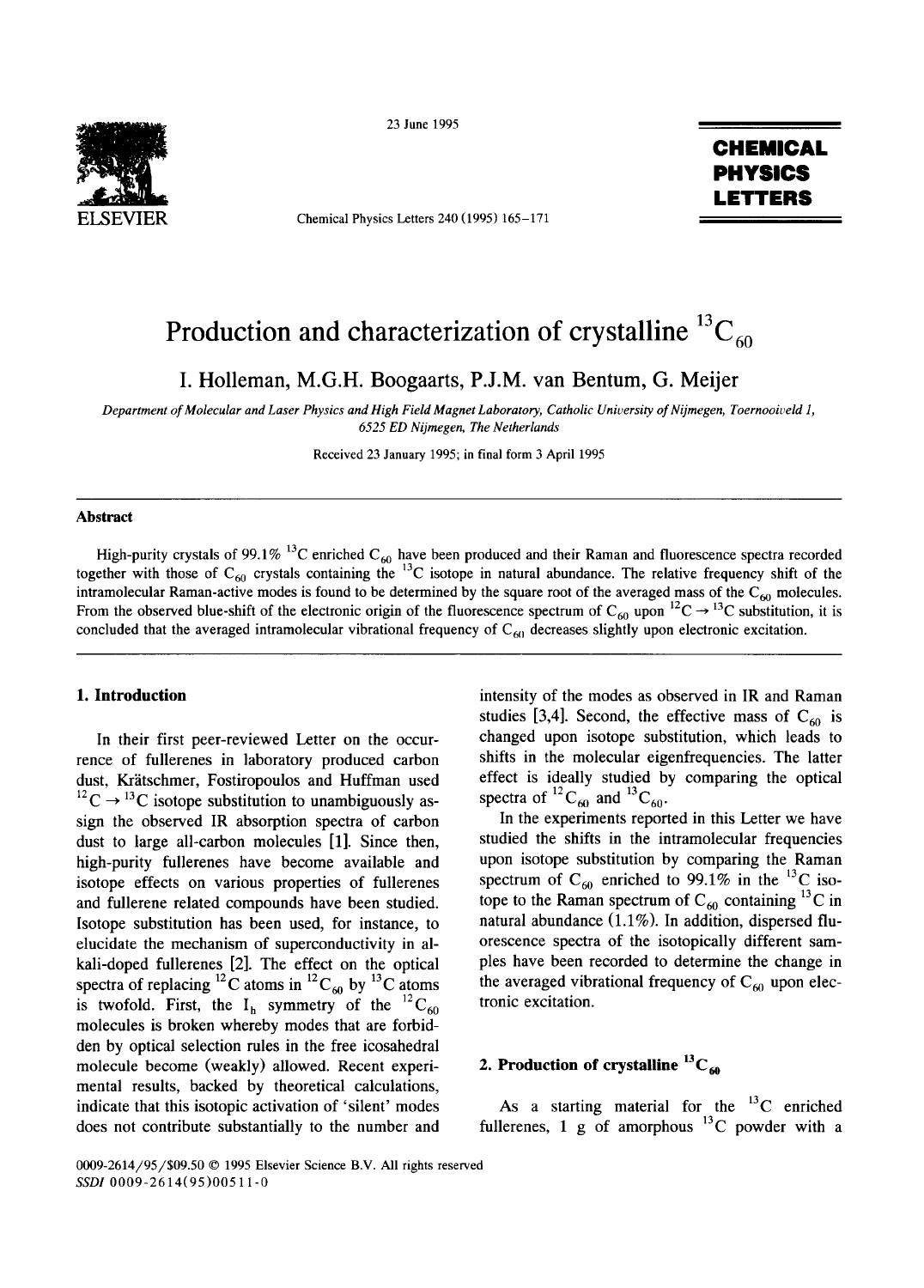quoted isotope purity of 99% is used (Aldrich Chemic). This powder is sintered into six carbon rods of 15 mm length and 3 mm diameter, by pressing it under vacuum between two tantalum electrodes while sending a current through it, similar to the method reported by others [1,2].

A DC arc-discharge as experimented with by Krätschmer et al.  $[5]$  and described in more detail by Haufler et al. [6] is used to produce isotopically enriched fullerenes from the  $^{13}$ C carbon rods. Prior to running the arc discharge, the production chamber is washed thoroughly with toluene to avoid contamination with previously produced fullerenes containing the  $^{13}$ C isotope in natural abundance. The arc discharge is operated under a slow He flow at a total He pressure of 170 Torr, with a current of 40 A and a voltage drop of 25 V between the two identical  $^{13}$ C carbon electrodes. As the self-made carbon rods are rather short and brittle the  $^{13}$ C material cannot be consumed efficiently in the discharge and in total only a few hundred mg of soot is produced and collected. After room-temperature toluene extraction and subsequent slow evaporation of the solvent approximately 10 mg of  ${}^{13}C_{2n}$  fullerene mixture is obtained from the soot.

Mass spectrometric characterization of the  ${}^{13}C_{2n}$ fullerene mixture is performed in a home-built laser desorption post-ionization mass spectrometer. In this spectrometer fullerenes are desorbed with a laser pulse (532 nm) with a low power density from a stainless steel sample substrate that is positioned close to the orifice of a pulsed Kr expansion. The laser desorbed fullerenes are entrained in the jet, undergo multiple collisions in the expansion region and are transported into the detection chamber. In this chamber single-photon laser ionization of the fullerenes is performed with a  $F<sub>2</sub>$  excimer laser (157 nm; 7.90 eV), followed by mass-selective  $(M/\Delta M)$  $\approx 1000$ ) ion detection in a time-of-flight configuration. The relative cation intensities of the various stable fullerenes present in a sample as observed with this spectrometer closely match the real abundance of the corresponding neutral species in this sample.

In Fig. 1A a mass spectrum of a small fraction of the  ${}^{13}C_{2n}$  fullerene mixture is shown. The observed ratios between the various stable fullerenes present in the sample resemble those observed for 'normal'



Fig. 1. Mass spectrum of  $^{13}$ C enriched fullerene sample as measured in the laser desorption post-ionization mass spectrometer. From the observed isotope distribution a  $^{13}$ C isotope enrichment of  $99.1 \pm 0.1\%$  is deduced.

 $^{12}C_{2n}$  fullerene mixtures produced in the same arcdischarge source. The apparent 'contamination' of the <sup>13</sup>C<sub>2n</sub> fullerene sample with approximately 0.4%  $^{12}C_{60}$  may well have occurred inside the mass spectrometer, and is an upper limit for the actual  ${}^{12}C_{60}$ content in the sample. In Fig. 1B the  $^{13}C_{60}$  mass peak is shown on an expanded scale, showing resolved isotope structure. A <sup>13</sup>C abundance of 99.1  $\pm$ 0.1% is deduced by comparing the observed isotope ratios to a binomial distribution.

High-purity  ${}^{15}C_{60}$  is obtained from the fullerene mixture using an automated HPLC system. For this, 0.5 mg of  ${}^{13}C_{2n}$  fullerene mixture dissolved in 200  $\mu$ l toluene is injected into the eluent flow (8 ml/min of a 1:3 toluene:iso-octane mixture) and passed through a semi-preparative column (10 mm diameter, 250 mm length) kept at 40°C. The fullerene separation mechanism in the column used (ChromSphere Fullerenes, Chrompack) is based on  $\pi-\pi$  interac-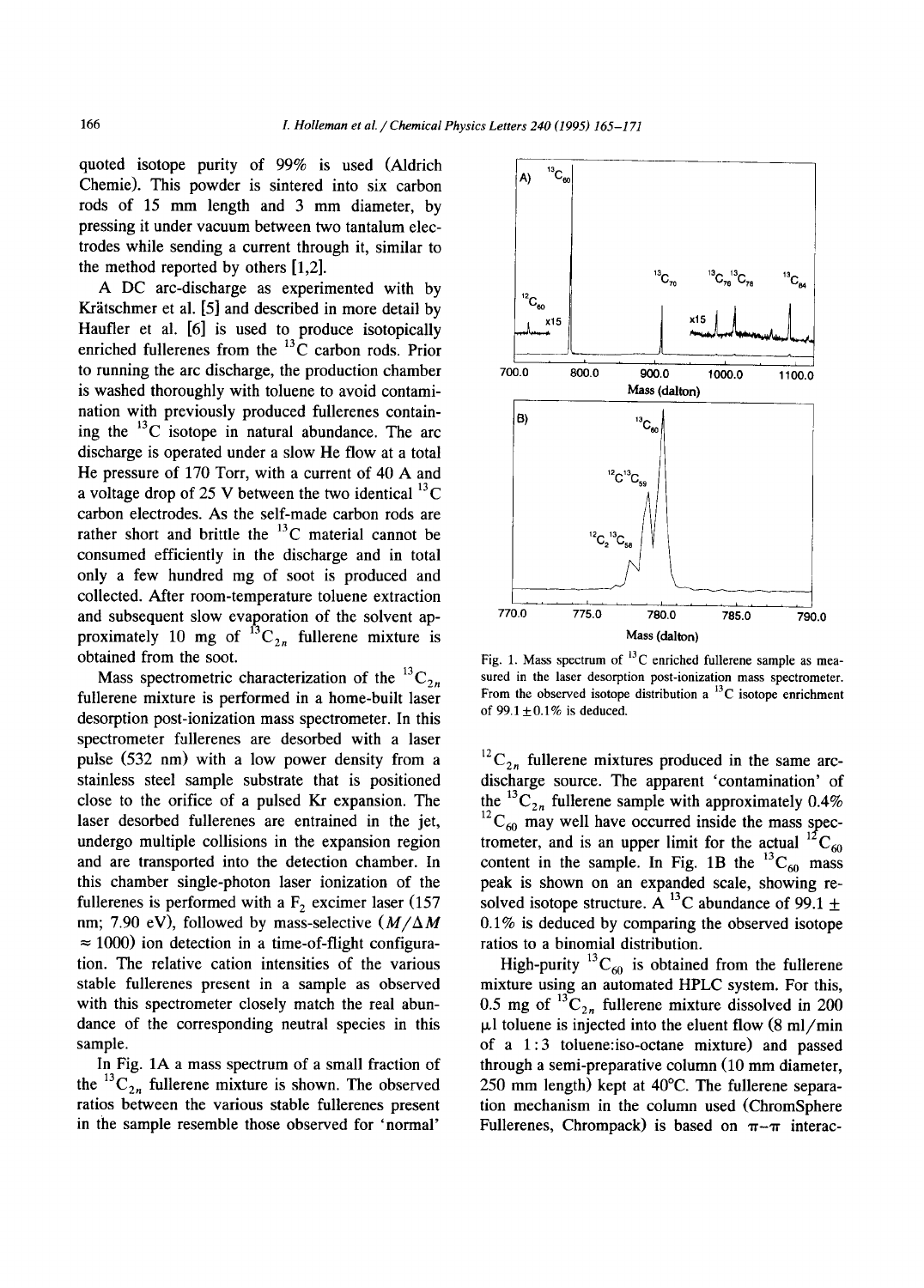

Fig. 2. HPLC chromatogram of  $^{13}$ C enriched fullerene mixture using absorption detection at 280 nm.

tions. After exiting the column the fullerenes are detected via their electronic absorption at 280 nm, and are subsequently collected. In some 15 HPLC runs, lasting 45 minutes each, the fractions belonging to  ${}^{13}C_{60}$ ,  ${}^{13}C_{70}$  and to the total amount of higher  ${}^{13}C_{2n}$  fullerenes are accumulated.

In Fig. 2 a typical chromatogram of the  ${}^{13}C_{2n}$ fullerene mixture is shown. The identification of the various peaks in the chromatogram is known from mass spectrometric analysis of the corresponding collected fractions using normal  ${}^{12}C_{2n}$  fullerenes. It is evident from the chromatogram that a single pass of the fullerene mixture through the column already yields  ${}^{13}C_{60}$  of sufficient chemical purity. Mass spectrometric analysis of the collected  ${}^{13}C_{60}$  fraction reveals that the chemical purity of the sample is at least 99.9%, whereas a maximum of 0.4% of the sample is the 'contaminating'  ${}^{12}C_{60}$  isotope. In total, approximately 6 mg of high-purity  $^{13}C_{60}$  powder is collected.

From the chromatographically purified  ${}^{13}C_{60}$ powder crystals are grown via sublimation [7]. In short, approximately 0.5 mg of purified powder is put in a quartz tube, and heated to 200°C for several hours under dynamic pumping  $(10^{-6}$  Torr) to remove residual solvent. At a temperature of around 550°C the  ${}^{13}C_{60}$  is vapor transported into successive sections of the quartz tube to further purify the sample. Next the quartz tube is sealed off under vacuum and crystals are grown in a furnace in a temperature gradient from 620 to 600°C. A <sup>13</sup>C<sub>60</sub> crystal with a diameter of approximately 0.3 mm is used for the optical studies.

Normal  ${}^{12}C_{60}$  is known to crystallize in a fcc structure [8] although a minor fraction of the crystals (of the order of a percent) shows the hcp habit and is also microscopically pure hcp with an equally high crystal quality [9]. We have only produced a limited number of  ${}^{13}C_{60}$  crystals up to now and it is therefore difficult to conclude any effect of the isotope substitution on the preferred equilibrium crystal structure of high-purity  $C_{60}$ . A detailed study on the structural properties of  ${}^{13}C_{60}$  crystals is in progress.

## **3. Raman and fluorescence spectra of crystalline**   $^{13}C_{60}$

The  ${}^{13}C_{60}$  crystal is mounted next to a 'normal'  $^{12}C_{60}$  reference crystal in a He flow cryostat and evacuated to  $10^{-6}$  Torr. Both crystals have been exposed to ambient air between removing them from the evacuated quartz tubes in which they are grown and evacuating the cryostat in which they are mounted for a maximum time duration of ten minutes. The optical measurements are performed at a temperature of the crystals of 10 K. The unpolarized Raman spectra and the fluorescence spectra of the  $C_{60}$  crystals are recorded in backscattering geometry using a DILOR XY spectrometer. In the Raman measurements either the 514 nm line of an Ar ion laser or 760.63 nm radiation from an Ar ion laser pumped Ti:sapphire are used for excitation. The excitation laser is focused to a spot of approximately  $15 \mu m$  diameter, and typical power densities of 70  $W/cm<sup>2</sup>$  with 514 nm excitation and 300 W/cm<sup>2</sup> with 760,63 nm excitation are employed; up to these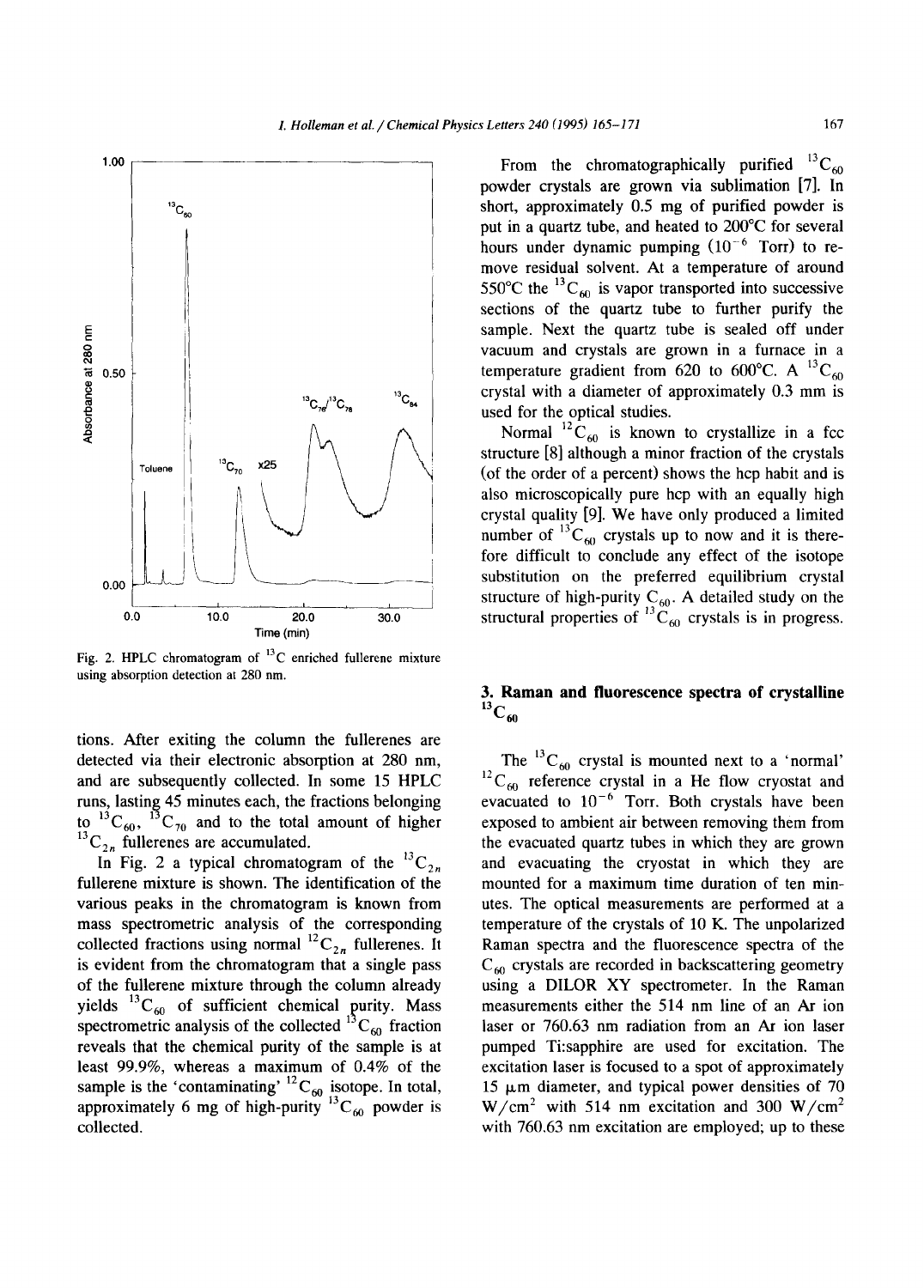**power densities no (ir)reversible changes of the Raman spectra are observed at low temperatures [10]. The instrumental spectral resolution is set at 3 and 1 cm -1 for the experiments performed with 514 and 760.63 nm excitation, respectively. The absolute Raman frequency scale has been calibrated against both the Rayleigh scattered excitation laser light and the measured silicon Raman signal and is accurate within**   $1 \text{ cm}^{-1}$ .

**In Fig. 3 the unpolarized Raman spectra measured**  with 514 nm excitation are shown for the  ${}^{13}C_{60}$ crystal (Fig. 3A) together with that of the  ${}^{12}C_{60}$ **reference crystal (Fig. 3B). It is explicitly noted that both spectra are plotted on a different frequency scale, such that the corresponding peaks in the two** 

Raman spectra fall graphically exactly on top of each other to facilitate a direct comparison of the two spectra. It is evident from this figure that the overall Raman spectrum (after scaling of the frequency axis) of the two isotopically different  $C_{60}$  samples is similar. In both spectra, the strongest Raman peak  $(A<sub>a</sub>(2)$  'pentagonal pinch' mode) is scaled down by a factor 5. In the  ${}^{12}C_{60}$  Raman spectrum the 10 expected Raman active modes for the free  $C_{60}$ molecule of  $I_h$  symmetry are indicated. The arrow in the Raman spectrum of the  ${}^{13}C_{60}$  crystal indicates the position of the strongest Raman mode of  ${}^{12}C_{60}$ , from which an upper limit for the degree of 'contamination' of the  ${}^{13}C_{60}$  crystal by  ${}^{12}C_{60}$  molecules of 0.5% is deduced.

Table 1

Position, width (full-width at half-maximum) and relative intensity of the most prominent lines in the Raman spectra of  ${}^{12}C_{60}$  and  ${}^{12}C_{60}$ crystals, recorded at 10 K using 514 nm excitation light. In the last column the ratio of the line positions of  $C_{60}$  and  $C_{60}$  are given, with the error indicated in parentheses. The ratios denoted with an asterisk are used to determine the overall scaling factor between the Raman spectra

| $\overline{^{13}C_{60}}$ crystal |                  |                  | $12C_{60}$ crystal            |                     |                          | Frequency     |
|----------------------------------|------------------|------------------|-------------------------------|---------------------|--------------------------|---------------|
| $\nu_{\rm Raman}$<br>$(cm-1)$    | fwhm<br>$(cm-1)$ | (au)             | $\nu_{\rm Raman}$<br>$(cm-1)$ | fwhm<br>$(cm^{-1})$ | $\boldsymbol{I}$<br>(au) | ratio         |
|                                  |                  |                  | 261.8                         | 4.3                 | 6                        |               |
| 255.5                            | 3.7              | 14               | 266.3                         | 4.2                 | 10                       | 0.9594(21)    |
| 261.4                            | 3.8              | $\bf 8$          | 271.7                         | 2.9                 | 15                       | 0.9621(18)    |
| 411.9                            | 4.1              | 24               | 428.3                         | 4.3                 | 21                       | 0.9617(13)    |
| 416.6                            | 3.7              | 20               | 433.3                         | 3.5                 | 16                       | 0.9615(9)     |
| 465.6                            | 4.7              | 8                | 483.8                         | 3.1                 | 7                        | 0.9624(12)    |
|                                  |                  |                  | 489.2                         | 4.4                 | 14                       |               |
| 477.2                            | 3.0              | 78               | 496.1                         | 2.7                 | 68                       | $0.9619(9)$ * |
| 507.8                            | 11.1             | $\boldsymbol{6}$ |                               |                     |                          |               |
| 517.4                            | 4.2              | 9                |                               |                     |                          |               |
|                                  |                  |                  | 695.4                         | 3.9                 | 17                       |               |
| 680.2                            | 3.7              | 72               | 707.8                         | $3.6\,$             | 76                       | $0.9610(8)$ * |
| 726.4                            | 5.1              | 12               | 756.2                         | 7.0                 | 15                       | 0.9606(11)    |
| 742.1                            | 3.9              | 29               | 771.6                         | 4.9                 | 26                       | $0.9618(8)$ * |
| 825.3                            | 7.1              | 8                | 859.0                         | 6.0                 | 4                        | 0.9608(11)    |
|                                  |                  |                  | 973.1                         | 13.6                | 7                        |               |
|                                  |                  |                  | 1068.4                        | 3.8                 | $10\,$                   |               |
| 1036.7                           | 3.1              | 21               | 1078.7                        | 3.5                 | 26                       | $0.9611(5)$ * |
| 1056.8                           | 4.8              | 14               | 1099.4                        | 3.3                 | 12                       | 0.9613(6)     |
| 1094.5                           | $7.3$            | $\overline{7}$   | 1137.8                        | 12.1                | 9                        | 0.9619(12)    |
| 1361.4                           | 3.0              | 11               | 1416.8                        | 3.9                 | 15                       | 0.9609(4)     |
| 1369.5                           | 4.5              | 41               | 1424.0                        | 4.8                 | 30                       | $0.9617(5)$ * |
| 1411.8                           | 3.3              | 1000             | 1467.1                        | 3.2                 | $1000\,$                 | $0.9623(3)$ * |
| 1423.2                           | 4.8              | 43               | 1478.0                        | 7.5                 | 40                       | 0.9629(7)     |
| 1443.8                           | 8.6              | 5                | 1497.8                        | 3.5                 | 9                        | 0.9639(7)     |
| 1514.2                           | 5.8              | 27               | 1574.6                        | 5.0                 | 23                       | $0.9616(5)$ * |
| 1626.9                           | 20.0             | 10               | 1689.5                        | 12.6                | 9                        | 0.9629(14)    |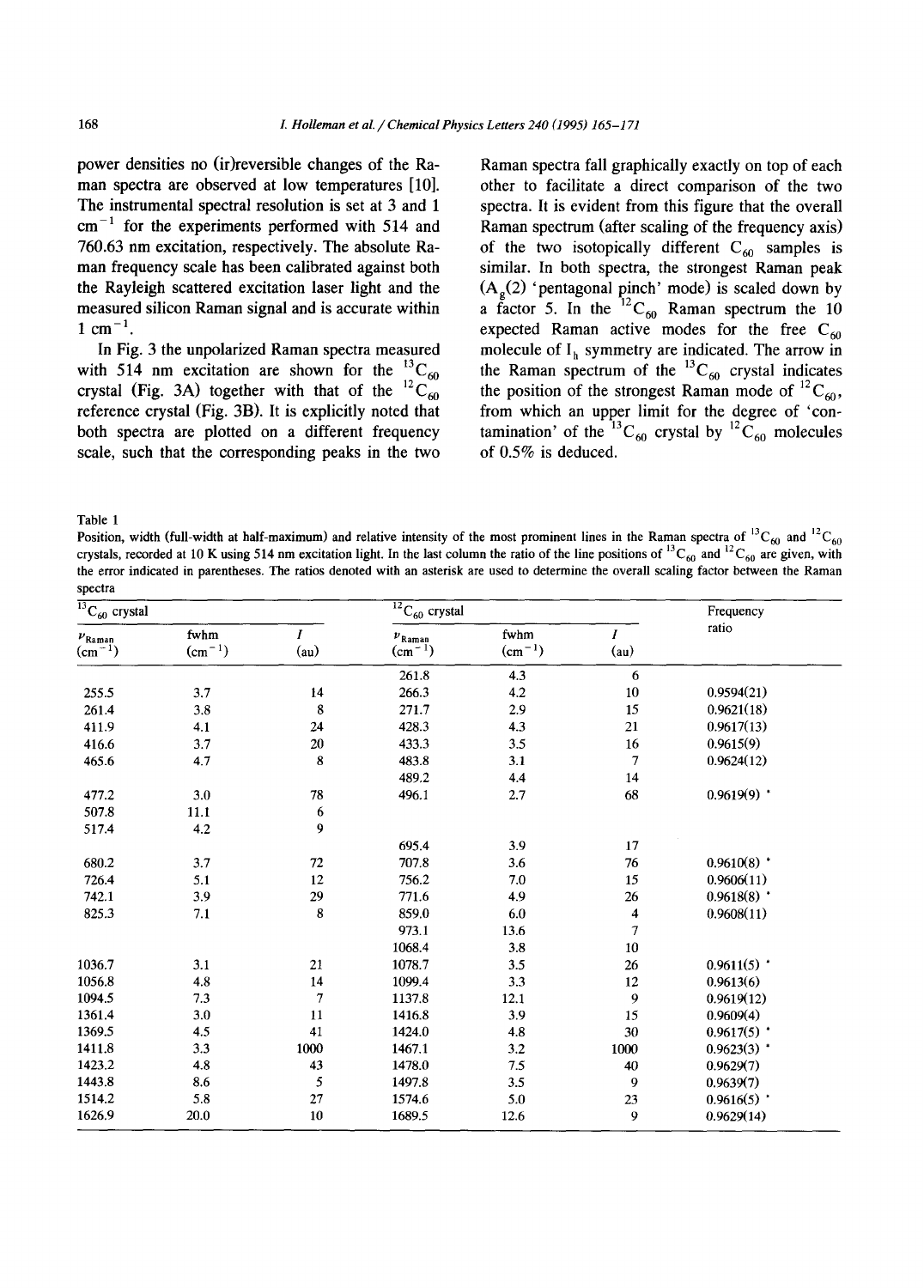

Fig. 3. Unpolarized Raman spectra of  ${}^{13}C_{60}$  and  ${}^{12}C_{60}$  crystals recorded at 10 K using 514 nm excitation light. The spectra are plotted on a different frequency scale (factor 0.9616) to facilitate comparison. In the  ${}^{12}C_{60}$  Raman spectrum the ten expected Raman active modes for the free C<sub>60</sub> molecule of  $I_h$  symmetry are indicated. The strongest Raman peak is scaled down by a factor 5 in both spectra and the position of this peak for  ${}^{12}C_{60}$  is also indicated in the Raman spectrum of  ${}^{13}C_{60}$ .

In Table 1 the frequencies of the observed Raman lines for both crystals are given, together with the observed linewidths and the relative intensities. Apart from the 10 modes that are allowed for the free  $C_{60}$ molecule, additional modes are observed in both crystals. These modes have been attributed to solid state effects [11] i.e. to activation of silent modes due to the reduced symmetry of  $C_{60}$  in the crystalline lattice. The similarity of the Raman spectra of the isotopically different species implies, therefore, that the crystalline environment is similar in both cases. It is noted that at least some of the additional lines can alternatively be interpreted as combination modes [12]. In the last column of Table 1 the ratios of the observed Raman frequencies for  ${}^{13}C_{60}$  relative to the observed frequencies for  ${}^{12}C_{60}$  are given. Only well-isolated and relatively strong Raman lines in both spectra (whose ratio is indicated with an asterisk) have been used to determine the overall scaling factor between the two spectra as  $0.9616 \pm 0.0005$ , and this scaling factor has been used in the graphic presentation of the Raman spectra in Fig. 3.

Similar Raman measurements have been performed using 760.63 nm excitation. The results obtained in this study are summarized in Table 2. It is known that the overall intensity distribution in the Raman spectra is rather different in such a non-resonant Raman scheme [11,13]. In addition, it is noted that the spectral response of our spectrometer declines rapidly for wavelengths longer then 760 nm. The relative intensity measurements presented in

Table 2

Position, width (full-width at half-maximum), relative intensity and frequency ratio of the most prominent lines in the Raman spectra of  $\alpha$  and  $\alpha$  and  $\alpha$  corded at 10 K using 760.63 nm excitation light

| $^{13}$ C <sub>60</sub> crystal |                  |      | $\overline{^{12}C}_{60}$ crystal |                     |      | Frequency     |
|---------------------------------|------------------|------|----------------------------------|---------------------|------|---------------|
| $\nu_{\rm Raman}$<br>$(cm-1)$   | fwhm<br>$(cm-1)$ | (au) | $\nu_{\rm Raman}$<br>$(cm^{-1})$ | fwhm<br>$(cm^{-1})$ | (au) | ratio         |
| 255.7                           | 0.9              | 186  | 265.9                            | 1.2                 | 216  | $0.9616(6)$ * |
| 261.5                           | 1.3              | 1000 | 271.9                            | 1.1                 | 1000 | $0.9618(6)$ * |
| 412.2                           | 9.5              | 62   | 428.6                            | 6.3                 | 47   | 0.9617(26)    |
| 416.6                           | 1.4              | 101  | 433.4                            | 0.9                 | 157  | $0.9612(4)$ * |
| 465.5                           | 2.0              | 76   | 483.7                            | 4.1                 | 73   | $0.9624(9)$ * |
| 476.9                           | 1.1              | 884  | 496.1                            | 1.0                 | 735  | $0.9613(3)$ * |
| 680.4                           | 3.1              | 58   | 707.8                            | 2.3                 | 40   | $0.9613(6)$ * |
| 743.1                           | 1.8              | 127  | 772.4                            | 2.1                 | 114  | 0.9621(4)     |
| 1412.4                          | 1.4              | 316  | 1467.8                           | 1.9                 | 216  | $0.9623(2)$ * |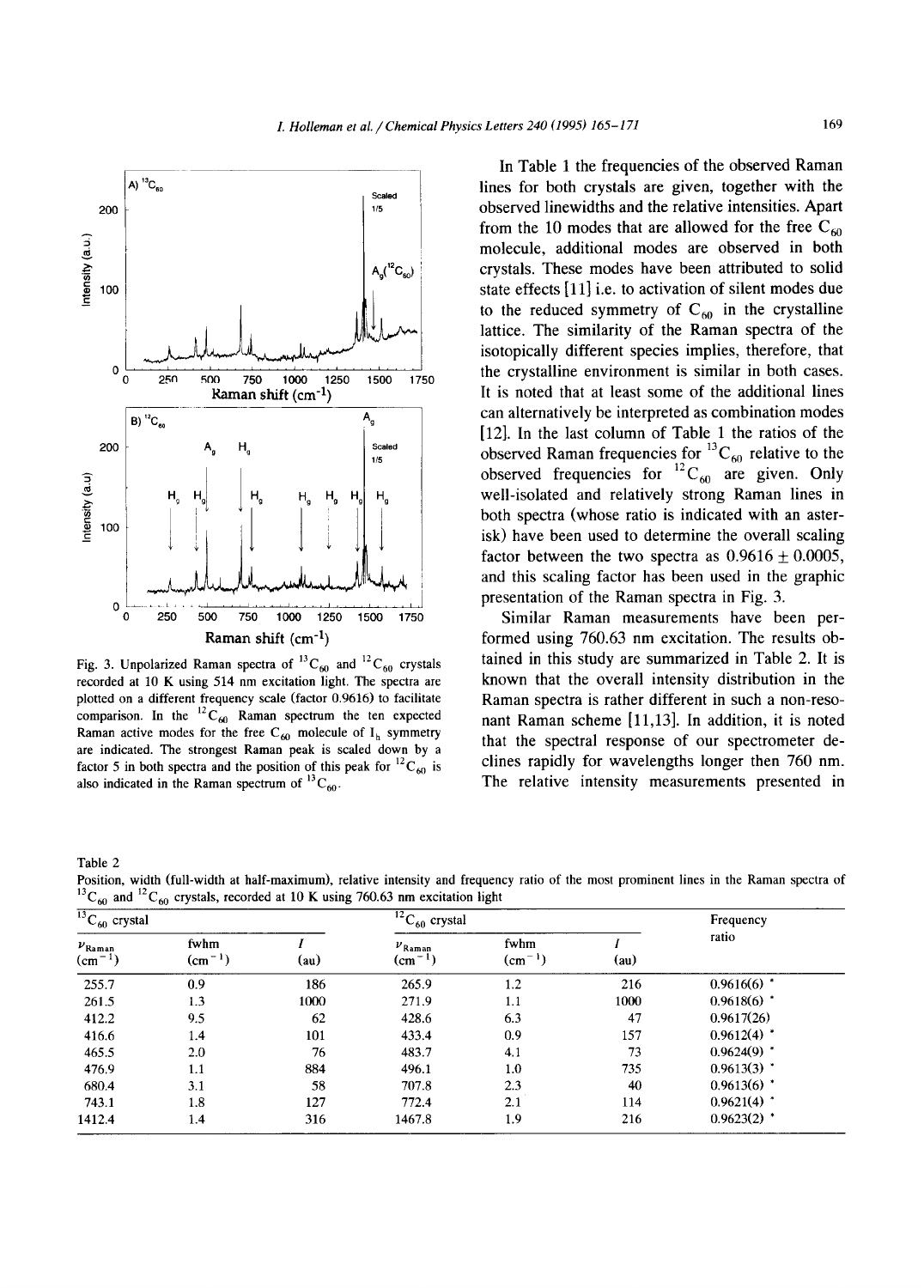Table 2 have not been corrected for the spectral response of the spectrometer as it plays only a minor role in the comparison of the Raman spectra of the isotopically different crystals. From these measurements the overall scaling factor between the Raman frequencies for the <sup>13</sup>C<sub>60</sub> crystal relative to the <sup>12</sup>C<sub>60</sub> crystal is found to be  $0.9618 + 0.0005$ .

The combined result of these measurements yields an observed frequency ratio between the intramolecular modes of 99.1  $\pm$  0.1% <sup>13</sup>C enriched C<sub>60</sub> relative to  $C_{60}$  containing the <sup>13</sup>C isotope in natural abundance  $(1.1\%)$  of  $0.9617 \pm 0.0004$ . This ratio is significantly different from  $\sqrt{12}/13 = 0.9608$ , but is within the error limit identical to  $\sqrt{12.011/12.991}$  = 0.9615. This result implies that the observed Raman lines are found at the position determined by the averaged mass of the  $C_{60}$ molecules and that the Raman spectrum of, for instance,  ${}^{12}C_{59} {}^{13}C$  is nearly identical to that of  ${}^{12}C_{60}$ and is displaced within the effective linewidth of the modes.

Recently, a detailed study on the fluorescence of crystalline  $C_{60}$  (natural <sup>13</sup>C abundance) at low temperature was completed in which it was demonstrated that the most intense spectral feature in the fluorescence spectrum of crystalline  $C_{60}$  was the electronic origin at  $13631 \text{ cm}^{-1}$  (733.6 nm) [14]. Using excitation with 514 nm at low power densities  $( $\leq 10 \text{ W/cm}^2$ ) the dispersed fluorescence spectra of$ both crystals have been recorded at 10 K in the spectral region around this origin. In Fig. 4 the measured fluorescence spectra, not corrected for the spectral response of the spectrometer, are shown for the two isotopically different samples. Although the origins in both fluorescence spectra nearly coincide, there is a small blue-shift of  $13 \pm 7$  cm<sup>-1</sup> of the  ${}^{13}C_{60}$  origin relative to the  ${}^{12}C_{60}$  origin. The width of the fluorescence peaks is determined as 240 and 180 cm<sup>-1</sup> for <sup>13</sup>C<sub>60</sub> and <sup>12</sup>C<sub>60</sub>, respectively.

The observed blue-shift of this peak is a measure of the change of the averaged intramolecular vibrational frequency of  $C_{60}$  upon electronic excitation, which can be seen as follows. Both the electronic potential energy surface of the ground state and the electronically excited state of  $C_{60}$  will not change upon isotope substitution. In addition, the zero-point vibrational energy contributions in both electronic states will scale with the same factor 0.9617 upon



Fig. 4. Dispersed fluorescence spectra of  ${}^{13}C_{60}$  and  ${}^{12}C_{60}$  crystals recorded at 10 K using 514 nm excitation light.

 $^{12}$ C  $\rightarrow$   $^{13}$ C isotope substitution. Therefore, any observed shift in the origin of the electronic transition must originate from differences in zero-point vibrational energy in the states coupled in the transition. The observed blue-shift of  $13 \pm 7$  cm<sup>-1</sup> implies a lower zero-point vibrational energy contribution in the electronically excited state of  $C_{60}$  than in the electronic ground state, by an amount given by  $(13 \pm 7)/(1 - 0.9617)$  cm<sup>-1</sup> = 340  $\pm$  180 cm<sup>-1</sup> for  ${}^{12}C_{60}$ . Relative to the total zero-point vibrational energy contribution, which in the ground state of  ${}^{12}C_{60}$  is around 82640 cm<sup>-1</sup> [12], this implies a decrease in averaged vibrational energy of  $0.4 \pm$ 0.2% upon electronic excitation of  $C_{60}$ . Interestingly, this decrease is of the same order of magnitude as that found by exciting  $C_{60}$  molecules to the triplet manifold [10].

It is noted that the near coincidence of the peaks in the fluorescence spectra of the isotopically different crystals supports the interpretation that the fluorescence band around 733.6 nm, the strongest band